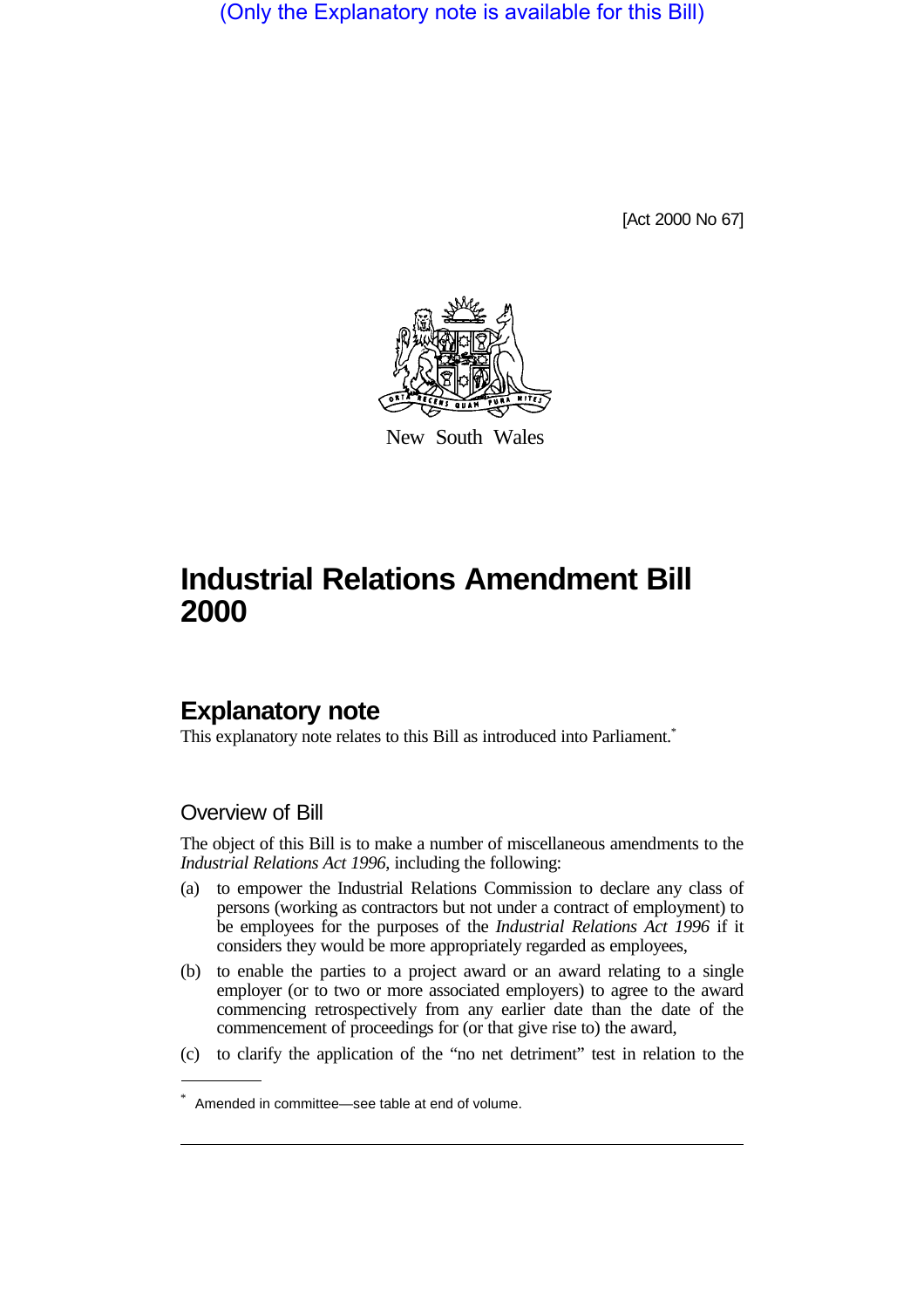Industrial Relations Amendment Bill 2000 [Act 2000 No 67]

Explanatory note

approval of enterprise agreements that apply to employees to whom a Federal award applies or to employees to whom no award (State or Federal) applies,

- (d) to dispense with the requirement that the minimum term for which an enterprise agreement can be made to apply is 12 months,
- (e) to extend to casual employees who work on a regular and systematic basis the entitlement to 12 months' unpaid maternity, paternity or adoption leave,
- (f) to enable some employees covered by a Federal award to bring unfair dismissal claims before the Industrial Relations Commission of New South Wales,
- (g) to extend the period of 6 months during which an injured worker cannot be dismissed because he or she is unfit for work to any longer period of accident pay to which the injured employee is entitled under an industrial instrument,
- (h) to enable an employee, for whom the employer is required to make superannuation contributions to a fund designated by an industrial instrument, to revoke any nomination of the employee under section 124 of a different fund to which the contributions are to be paid,
- (i) to dispense with the requirement that an employer must obtain the permission of the Industrial Registrar to keep employee records at a place other than the workplace,
- (j) to confer a right of appeal to the Full Bench of the Commission against a decision of an Industrial Magistrate to dismiss proceedings for a civil penalty for a breach of an industrial instrument in addition to the existing right of appeal against a decision to impose such a penalty,
- (k) to provide that in proceedings to enforce rights against victimisation there is to be a rebuttable presumption that any detrimental action taken against an employee was victimisation,
- (l) to reduce the notice required to be given by an authorised industrial officer who wishes to enter premises to investigate industrial law breaches from 48 hours to 24 hours, but to allow a further period of 24 hours for a person to produce any records not kept on the premises,
- (m) to provide that a non-judicial member of the Commission may only be removed from office in the same way as a judicial member, that is, by the Governor on the address of both Houses of Parliament.

## Outline of provisions

**Clause 1** sets out the name (also called the short title) of the proposed Act.